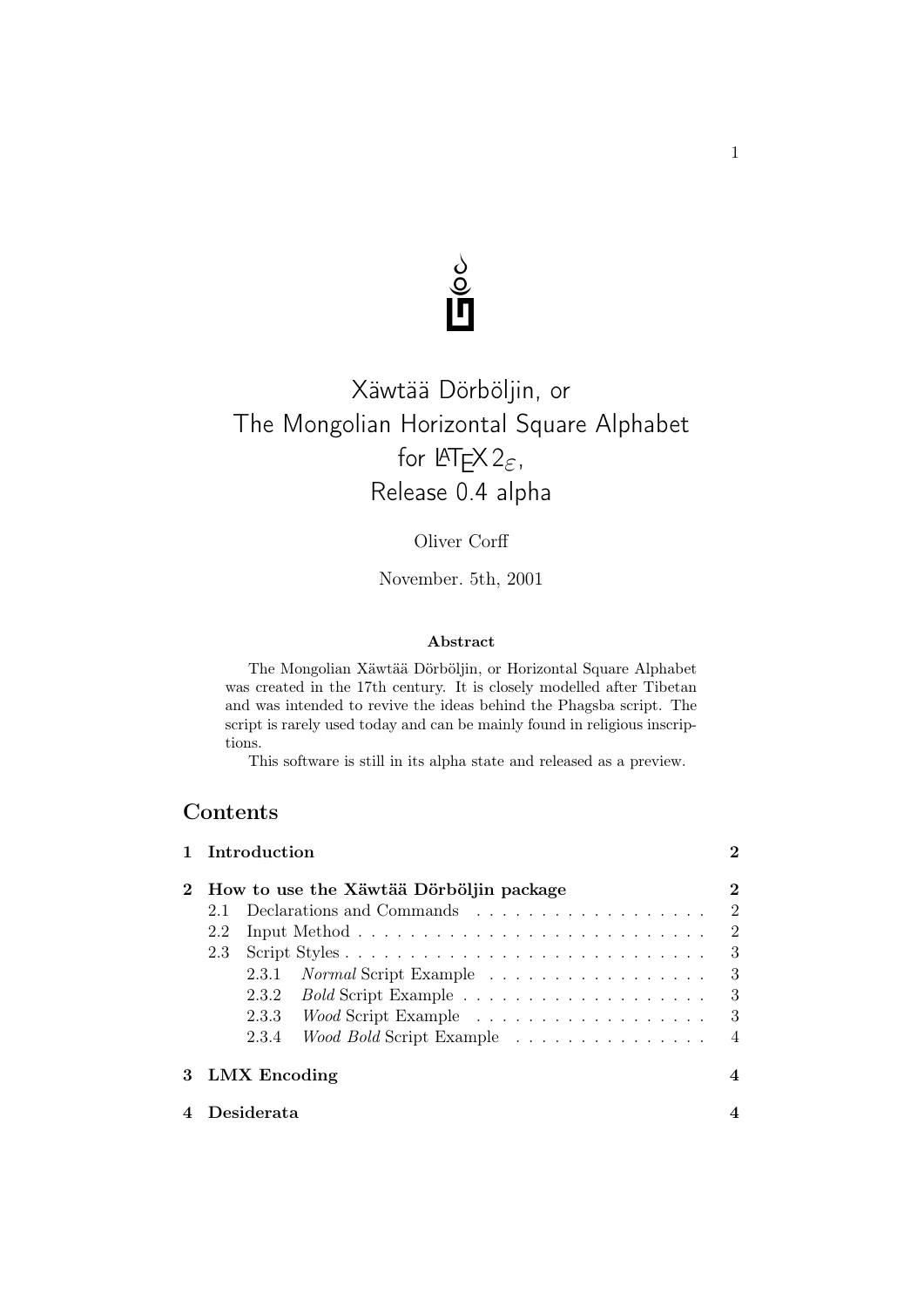### 1 Introduction

Xäwtää Dörböljin for LATEX is a package providing the Xäwtää Dörböljin script for LATEX users. The Xäwtää Dörböljin script was developed in 1686 by the famous Mongolian monk and scholar Zanabazar. Modelled after the Tibetan script, the Xäwtää Dörböljin script combines the phonemic repertoire of Mongolian, Sanskrit, and Tibetan. The script is not in wide use today; its usage is basically limited to religious texts, inscriptions on temples, etc.

The logical construction of the script is two-dimensional, not linear. Basic consonants are combined with vowels and final consonants in a way similar to Tibetan; in fact, most of the letter shapes as well as the arrangement of the alphabet was heavily influenced by Tibetan.

The basic consonant fills the major area of the symbol; if no vowel sign is added, the basic vowel a is assumed; if a vowel is added, then it is either placed on top of the character (in case of i,  $\ddot{a}$ ,  $o$ ,  $\ddot{o}$ ) or in the lower third of the character box (in the cases of  $\ddot{u}$ ,  $u$ ). Long vowels are marked by a protruding tip of the right-side beam.

### 2 How to use the Xäwtää Dörböljin package

This section describes which commands are needed for invoking the characters, and how special symbols are entered.

#### 2.1 Declarations and Commands

In order to use the Xäwtää Dörböljin script, the preamble of your document must contain the declaration \usepackage{mxd}. This is the only necessary step. The command \mxd switches to the Xäwtää Dörböljin character set and text input commands.

#### 2.2 Input Method

Within a group declared by  $\text{maxd}$ , entering most of the basic characters is straightforward. Initial consonants are entered as such. Vowels are entered by using lowercase letters for back vowels and uppercase letters for front vowels: o ö u ü are entered as o O u U.

The following example shows how the words  $xamu\gamma$  sädgil-tü written in Xäwtää Dörböljin  $\Box \Box \Box \Box \overline \Box \Box \Box \Box$  translate into a sequence of transliteration and input characters: xamug sedgiltU.

In order to show the construction of the Xäwtää Dörböljin characters (for writing text books, etc.) one blind or dummy character  $\mathbb{II}$  was created which does not appear in the original alphabet.

The symbols used for spelling Sanskrit and Tibetan are accessed by control sequences in the form of \sXX where \s stands for Xäwtää Dörböljin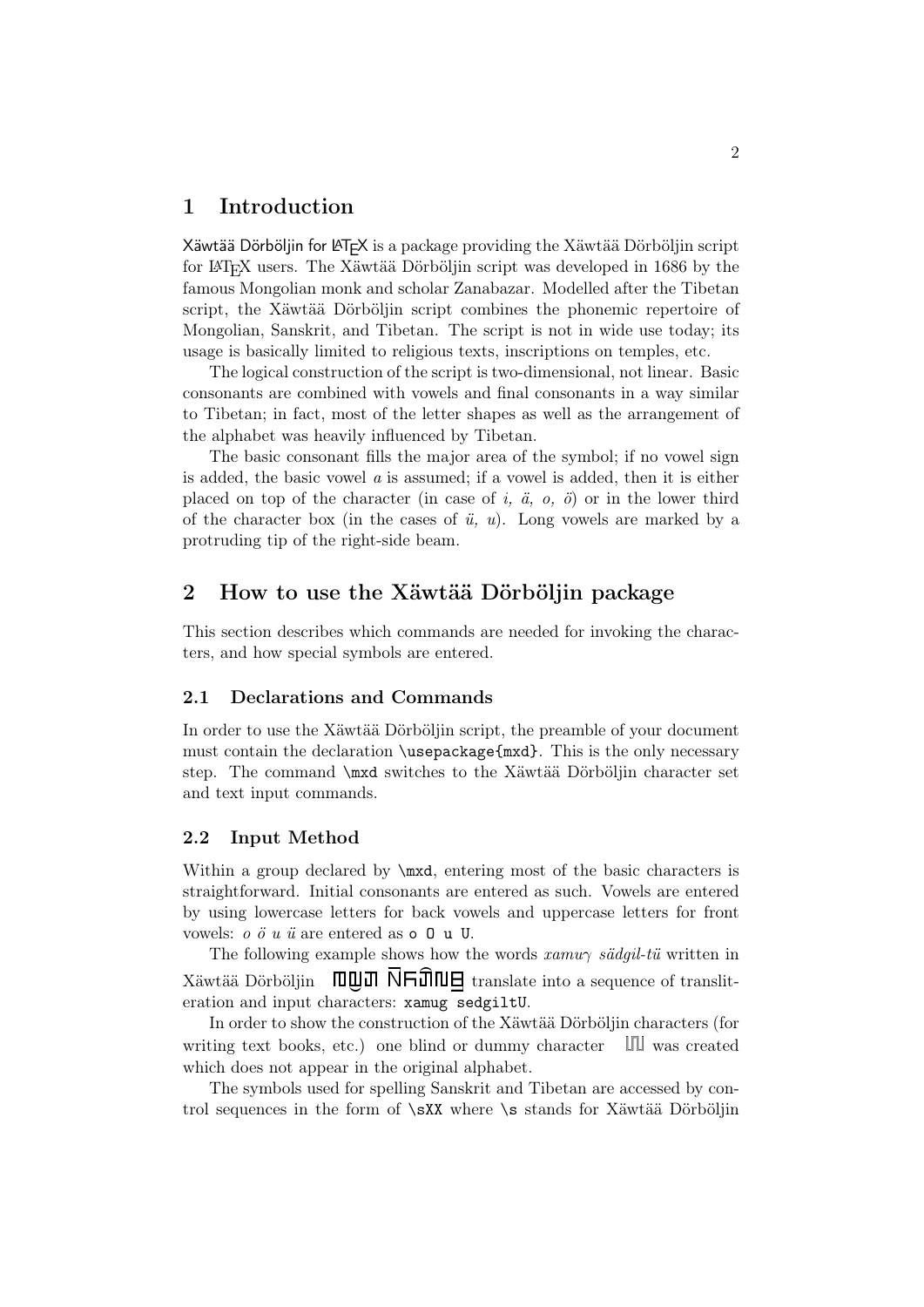and XX has to be replaced by a one-, two- or three-letter combination found in the encoding table.

### 2.3 Script Styles

The following sequence shows how the Xäwtää Dörböljin alphabet is arranged as shown in Mongolian block prints of the 17th century:

```
{\mxd \Large \noindent%
\sA. namo\sg{}uruma no\$aya. 'a'a-'i'i-'e'e-'U\\
'U-'u'u-'o'o-'0'0-'a'a.~gakanga. zacanya. da\\
tana.bapama. yaralawa. shasa{}ha\sks{}.T\sth\sdd\sdh\sdn.\\
Xq@. \sg{}).j\sjh\sds. \sD\sDH. \sB\sBH. \sri\sri-\sli\sli-.}
```
There is a total of four script styles available: a normal and a boldface variant which are accompanied by a wood block script style which introduces tiny irregularities in lengths and angles.

#### 2.3.1 Normal Script Example

The normal script is selected by default when switching to Xäwtää Dörböljin. No additional font command is necessary. ა

{. nmo(urum no\$y. ''--- ----''. gkx. zc=. d tn.bpm. yrlw. \$sh!.T1234. Xq@. ().j,9. 56. 78. %%-&&-.

#### 2.3.2 Bold Script Example

Bold script is selected via \bfseries:

## ាំ គាល៍៣ភុល ភ័អាយ លេឈលិលិ<mark>លិ</mark>លិយ <u>uuwww.mathoodina and single the summarities of the summarities of the summarities of the summarities of the su</u>  $B$ allum. Mxuni kn. esil $52231$  $R = RI$   $R = RI$   $R$   $R$ .  $R = RI$   $R$

#### 2.3.3 Wood Script Example

The Wood scripts simulate the small irregularities of old block prints; in LAT<sub>F</sub>X 2<sub>ε</sub> terms, they are considered as an \itshape, hence Wood script is selected via \itshape: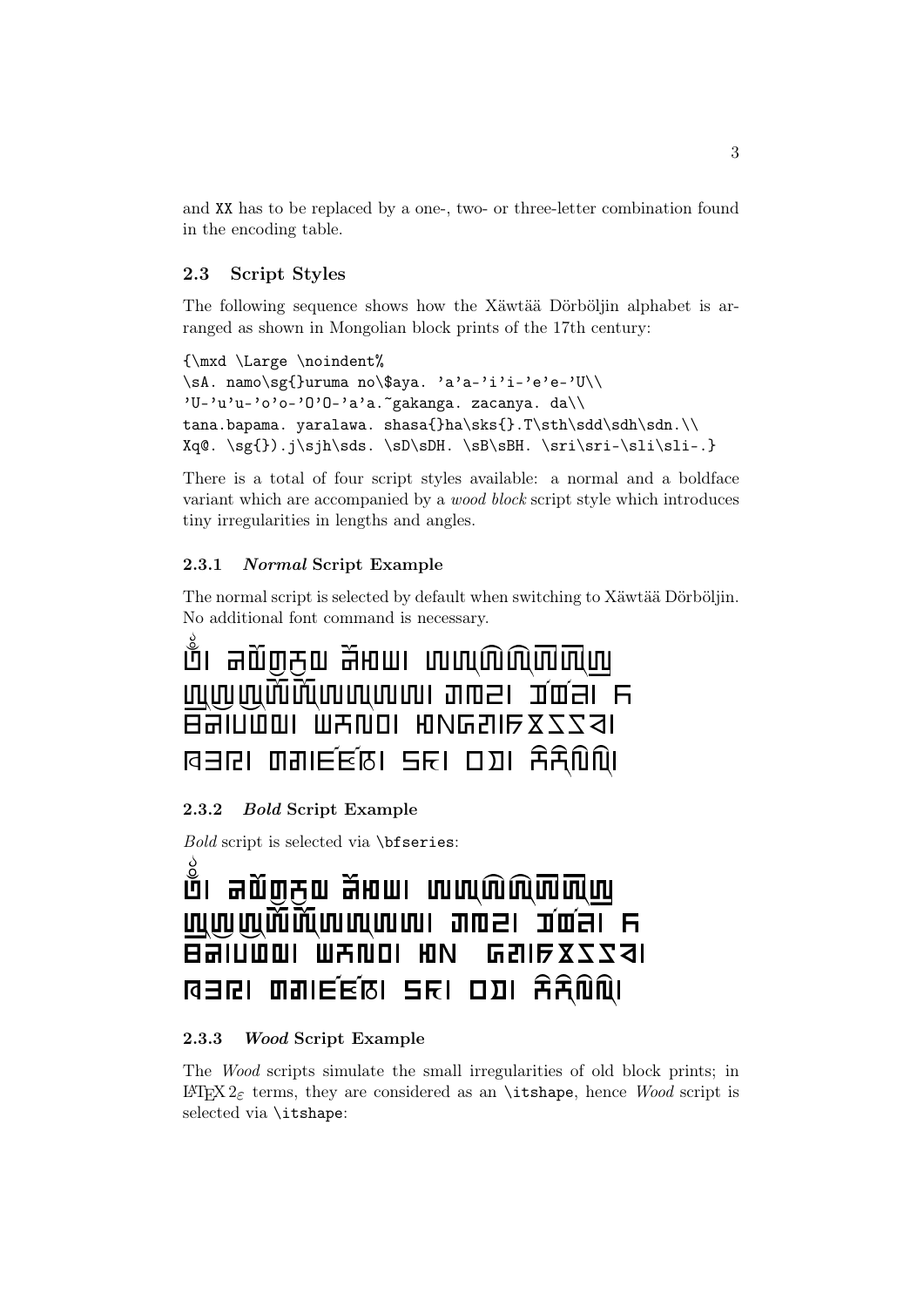# ាំ គាលិ់ញក្មួយ គីអាយា លាហៀលិលិយិកាយ ----''. gkx. zc=. d  $\overline{B}$ alumul Wandi Hun Gali $\overline{z}$ 234  $R$  a set on  $R$  and  $R$  and  $R$

2.3.4 Wood Bold Script Example

Wood Bold script is selected via \bfseries\itshape:

## ាំ គលិ៣ភល ភិអាយា លាលលិលិ<mark>លិ</mark>លិយ ----''. gkx. zc=. d  $B$ aluww. Wallon. Both  $BZZZ31$  $R = RI$  as  $R = RI$  and  $R = RI$

## 3 LMX Encoding

The characters in the Xäwtää Dörböljin package are arranged according to the LMX encoding (Local Mongolian Xewtee) as shown in table 1. Please note that some the code positions used for Sanskrit transliterations have been defined, but a glyph is not yet provided.

### 4 Desiderata

The package in its present stage is not complete. Some of the letter shapes still need a bit of refinement, and some of the rarer letters are currently not yet available. Furthermore, the unification process of Tibetan, Soyombo and Xäwtää Dörböljin hasn't begun yet—please be aware the the LMX encoding used here is not frozen yet.

The input method works but is a bit clumsy to use; an input preprocessor translating properly spelled Mongolian into the Xäwtää Dörböljin equivalent waits to be developed and implemented. This will happen in a similar manner as has been done in the Tibetan package by the same author.

Comments and suggestions are highly appreciated and should be directed to the author of these lines at corff@zedat.fu-berlin.de.